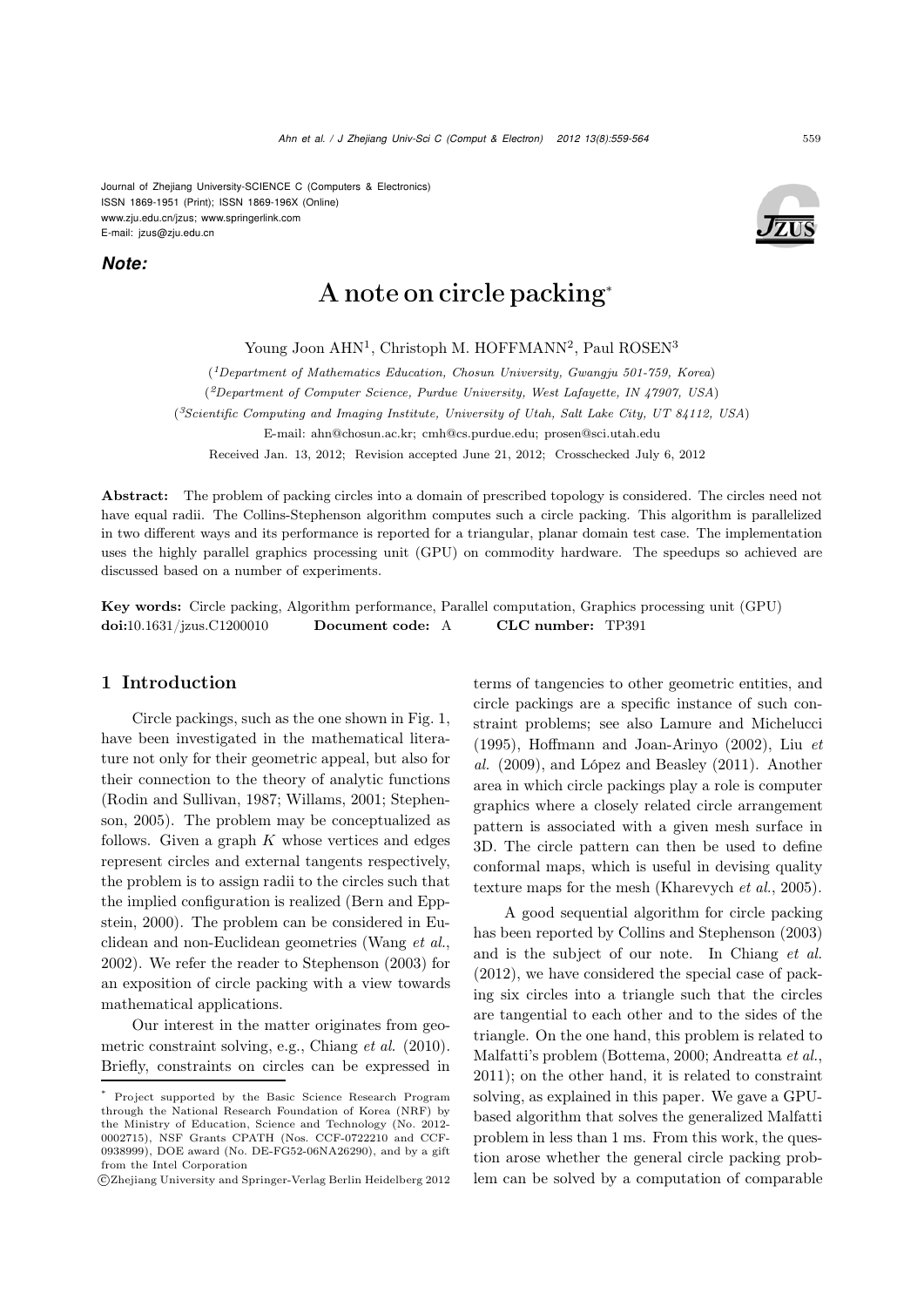

Fig. 1 Six circles packed into a triangular domain (a) and the graph *K* specifying tangencies (b). Boundary circles are represented by the three vertices with light interior

speed. For this question we report an affirmative answer. Specifically, we explain how we implemented the Collins-Stephenson algorithm efficiently, for the Euclidean case, and we develop a variant suitable for parallel computation. We then present the performance of the sequential algorithm and of the GPUbased parallel variant. We found that the parallel version is extremely efficient and capable of packing hundreds of circles in a few seconds with a doubledigit speedup over the sequential version.

## 2 Notations and preliminaries

We use the notations of Collins and Stephenson (2003) but restrict them to circle packings in the Euclidean plane.

Given a triangulated planar graph  $K$ , we seek an arrangement of circles such that there is a circle  $C_v$  for every vertex  $v \in K$  and such that two circles  $C_u$  and  $C_v$  are externally tangential to each other iff there is an edge  $(u, v) \in K$ . An assignment  $R(K)$ :  $v \rightarrow (0,\infty)$  of positive numbers to the vertices of  $K$  is a solution of the packing problem if  $K$  can be embedded into the Euclidean plane such that the center of the circle  $C_v$ , represented by v, is at the

position of v of the embedding; its radius is  $R(v)$ , and two circles are tangential iff there is a corresponding edge in K.

The flower of a vertex  $v$  is  $v$  and its star of adjacent vertices. Equivalently, it is the circle  $C_v$  represented by  $v$  and the circles tangential to it. Whether we mean the graph structure or the circle assembly will be clear from the context.

Let  $v, u$ , and  $w$  be three graph vertices forming a triangle, and consider the circles they represent, with radii  $r_v$ ,  $r_u$ , and  $r_w$ . The angle  $\psi(v; u, w)$  at v, of the triangle formed by the circle centers, can be determined as follows:

$$
\psi(v; u, w) = 2 \arcsin \sqrt{\frac{r_u r_w}{(r_v + r_u)(r_v + r_w)}}.
$$
 (1)

The algorithm of Collins and Stephenson (2003) iterates over the nonboundary circle vertices of K, adjusting the radii based on the angle sums spanned by the triangles in the flower. At vertex  $v$ , consider the adjacent vertices  $w_1, w_2, \dots, w_k$  in cyclic order. The angle sum  $\theta(v)$  is computed from the angles at v of the triangles  $\triangle(v; w_j, w_{j+1})$  where  $w_{k+1} = w_1$ ,

$$
\theta(v) = \sum_{j=1}^{k} \psi(v; w_j, w_{j+1}).
$$

Then, a radius  $\hat{r}$  is determined such that, if all circles tangential to  $C_v$  were of that radius, the same angle sum would be obtained at  $v$ . Finally, the radius of the circle at v is adjusted from  $\hat{r}$  and the desired angle sum,  $A(v)$ . If the petals of the flower wrap once around  $C_v$ , then  $A(v)=2\pi$  is the appropriate angle sum target.

## 3 Main idea for packing circles into a triangle

We consider several different packing algorithm implementations and will illustrate their performance using a triangle enclosure. Given any triangle and number n, the object is to pack  $N = n(n+1)/2$ circles into the triangle. See Fig. 1a for the case  $n = 3$ . For  $n = 2$  we obtain the Malfatti problem, and for  $n = 1$  the incircle of the triangle.

We adapt the method of Collins and Stephenson (2003) to solve the problem of packing circles into a triangle. The main deviation of our method from that of Collins and Stephenson (2003), is that each side of triangle is considered as a circle of infinite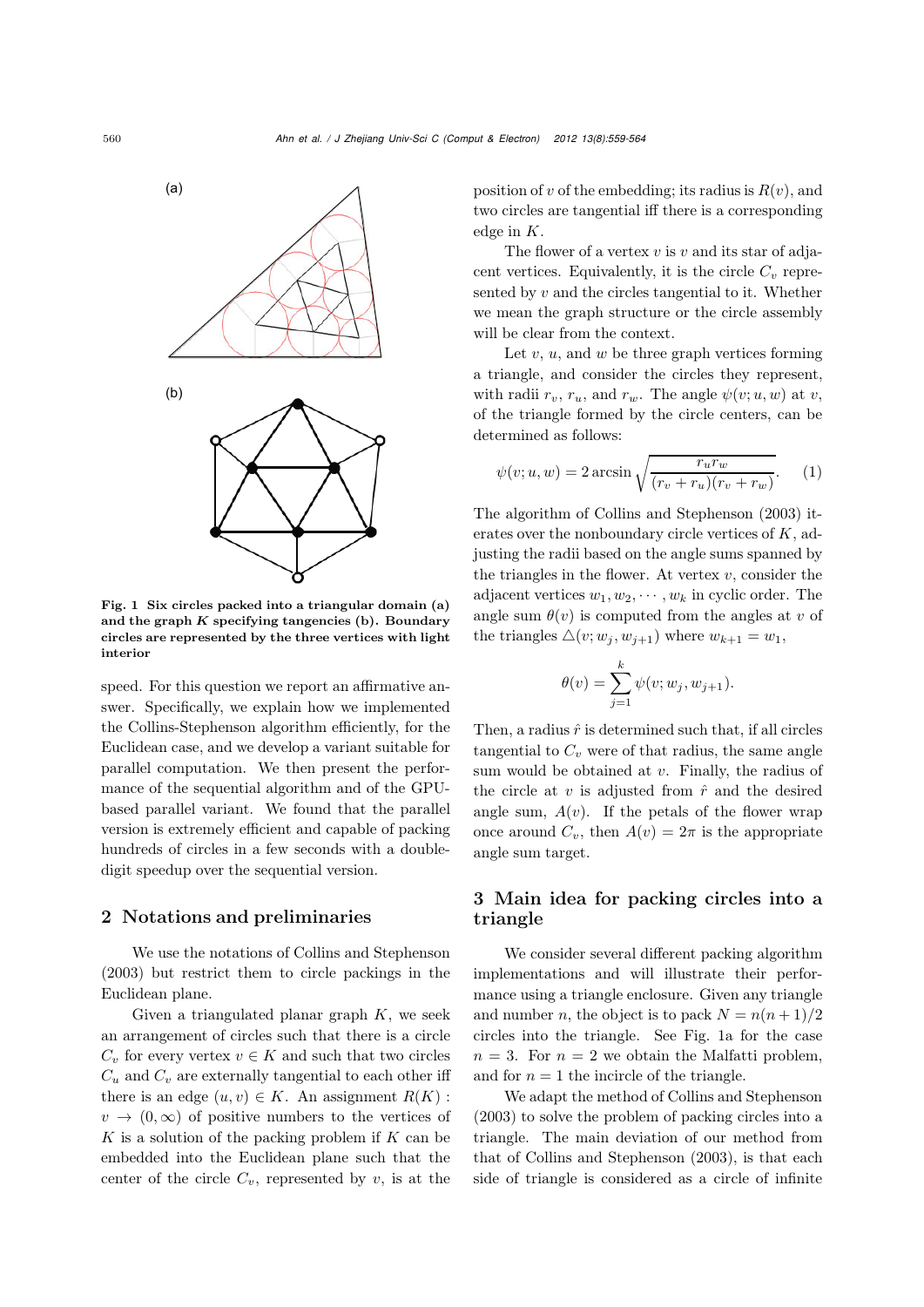radius. An example is given in Fig. 1b. The edge between center  $v$  and a side of the triangle domain is obtained by the orthogonal projection of  $v$  onto the triangle side. For the graph vertices  $v, u$ , and  $w$ , if one of  $u$  and  $w$  is of infinite radius, then the angle is computed using Eq.  $(1)$ . If u or w is a vertex of infinite radius, then the angle is determined by

$$
\psi(v; u, w') = \frac{\pi}{2} - \arcsin \frac{r_v - r_u}{r_v + r_u},\tag{2}
$$

as shown in Fig. 2, and

$$
\psi(v; u', w) = \psi(v; w, u'),\tag{3}
$$

where  $w'$  and  $u'$  indicate that the respective circles have infinite radii; i.e., they are straight lines. Finally, if both  $u$  and  $w$  are the vertices of infinite radius, then

$$
\psi(v; u', w') = \pi - \alpha,\tag{4}
$$

where  $\alpha$  is the angle enclosed by the lines  $u'$  and  $w'$ .



Fig. 2 The angle  $\psi(v; u, w')$  between two graph edges  $(v, u)$  and  $(v, w')$  when one circle has infinite radius

# 4 Algorithms

#### 4.1 Sequential algorithm

In this subsection we consider the algorithm presented by Collins and Stephenson (2003). As previewed in Section 3, it iterates over all the circle vertices of  $K$ , adjusting the radius of each circle so that it is tangential to its flower circles. Hence, at each vertex v, using uniform radii of all petal circles,  $\hat{r}$ , the adjusted radius  $r'_v$  of the circle at v is obtained. This iteration is performed until the error  $e$  is less than the error bound  $\epsilon$ .

Input: triangle  $\triangle ABC$ , integer *n*, error bound  $\epsilon$ . Output: radii  $r_i$  and centers  $c_i$ ,  $i = 1, 2, \cdots, N$ .

1. 
$$
N := n(n+1)/2;
$$

- 2. Initial radii  $r := r_i^{(0)}$ ,  $i = 1, 2, \dots, N;$
- 3. For each interior vertex  $v, i = 1, 2, \dots, N$

Compute the angle sum  $\theta(v)$ ;  $b := \sin(\theta(v)/(2k));$  $\hat{r} := r_v b/(1-b);$  $d := \sin(A(v)/(2k));$  $r'_v := \hat{r}(1 - d)/d;$ End For

- 4. Calculate error  $e := \max_v |\theta(v) 2\pi|$ ;
- 5. If  $e > \epsilon$ , goto 3.

As Collins and Stephenson (2003) showed, the iteration converges and is insensitive to the order in which the interior vertices are processed. The algorithm is straightforward to implement and stable. Note that a solution can be scaled uniformly, regardless of the domain into which the circles are packed. Hence, packing circles into a triangle, as we do in this work, entails a final scaling step to accomplish the actual fit.

#### 4.2 First parallel version

To parallelize the Collins-Stephenson (CS) algorithm, observe that the radius update of two circles that are not tangential is independent. Thus, we can partition the set of interior vertices of  $K$  into subsets where each subset consists of vertices whose associated circles are not tangential. That is, each subset contains vertices no two of which are adjacent in K. Finding such a partition is the well-studied graph vertex coloring problem. Since we consider only planar graphs  $K$ , at most four colors suffice. Thus, we can partition the vertices of  $K$  into at most four subsets, each composed of nodes that can be processed independently.

In the case of packing  $N = n(n + 1)/2$  circles into a triangle, only three colors are needed (Fig. 3). Thus, up to a third of the interior circles can be processed concurrently, in three consecutive phases, hence accomplishing the work of one iteration over all circles.

#### 4.3 Second parallel version

We can also restructure the algorithm to first compute the angle sum in parallel for each interior circle and then compute  $\hat{r}$  and the new radius. This simplifies the concurrent computation. However, we find that this method requires more iterations to reach the same error bound as the first parallel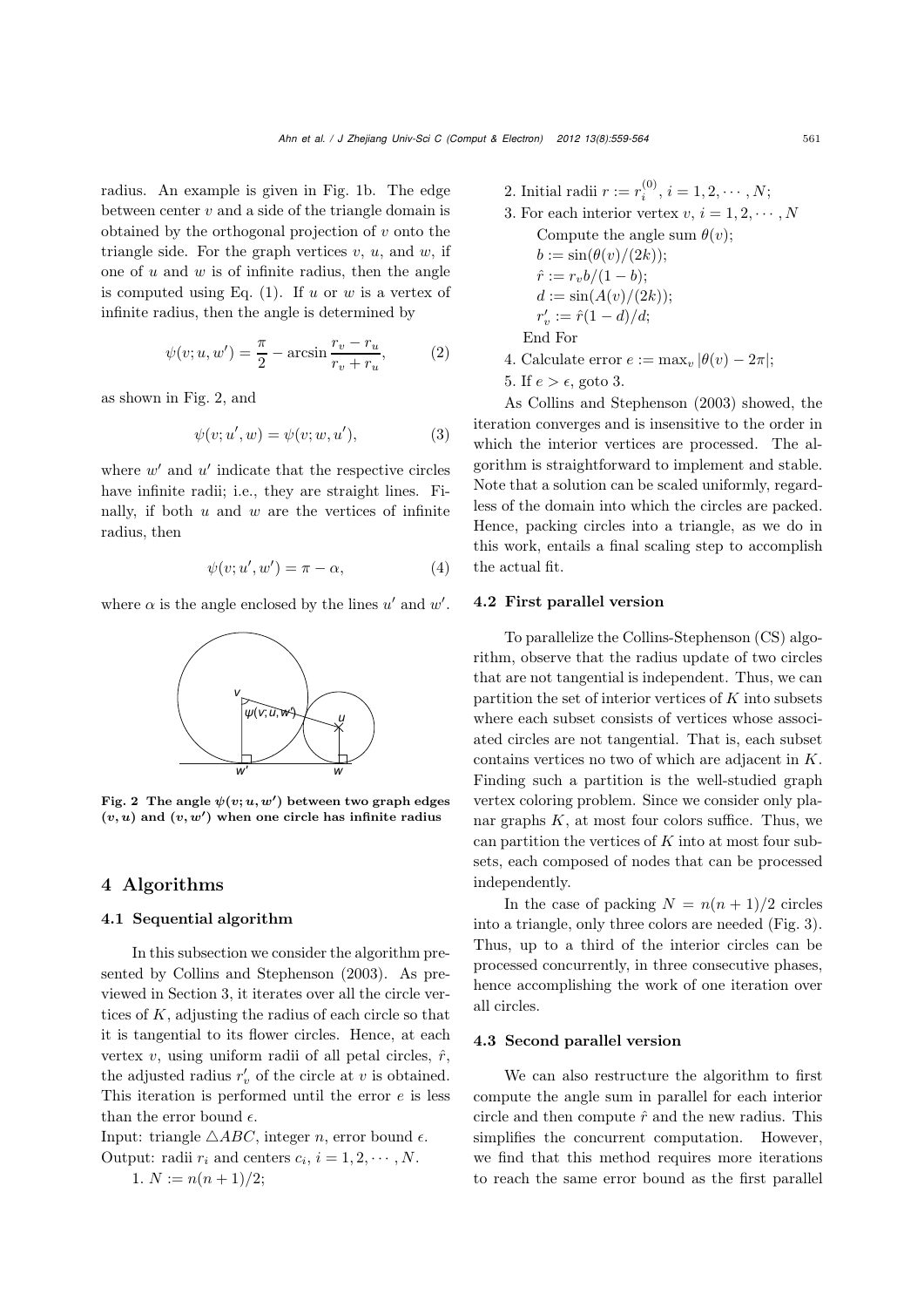

Fig. 3 Circle partition into three subsets such that the circles in each subset can be processed independently and concurrently

version. In the case of packing circles into a given triangle, this second version requires almost twice the number of iterations to reach the same accuracy.

## 5 Interactive updates

To test the overall performance of the algorithms, we consider packing a fixed number of circles into an enclosing domain that is changed by user interaction. In the case of a triangular domain, for instance, the user may drag a triangle vertex with the mouse and expect the circles to change as needed to fit. This can be done by running, for each mouse position, as many iterations as needed to fit into the new enclosure. Since the changes are incremental, fewer iterations will be necessary each time the display is refreshed due to a changed mouse position.

Now the display refresh takes a certain amount of time that comprises the circle packing and the

frame buffer redrawing. While the latter is roughly constant, the former varies with the number of iterations needed to reach the required accuracy. Accordingly, a good performance measure is the number of frames per second (frames/s) achieved for a fixed accuracy, as discussed further below. If more than 20 frames are achieved per second, the experience is a smooth interactive one. Note that 20 frames/s means a running time of at most 0.05 s for the screen update. An update rate of 10 frames/s (0.1 s running time) is acceptable but the update delays are quite noticeable.

## 6 Performance

The Collins-Stephenson algorithm has been implemented in both single and double precision. The basic performance has been measured empirically for the triangle containment configuration, for a variety of numbers of circles and error specifications. The platform is a PC running Windows Vista (32 bit) with the following configuration: Intel<sup>®</sup> Xeon<sup>®</sup> X5460 CPU at 3.16 GHz, 4 GB main memory, and an  $nVidia^{\textcircled{R}}$  GeForce  $\textcircled{R}$  GTX 285 graphics card driving a display with  $2560 \times 1600$  pixels. The program was implemented in C++ and was run in release mode.

#### 6.1 Sequential complexity

The first set of experiments determines empirically the performance of the sequential implementation of the Collins-Stephenson algorithm (Table 1). The test configuration is the triangle packing illustrated in Fig. 3. The triangle vertices are situated at  $(-0.75, -0.75), (0.75, -0.75), \text{ and } (-0.4, 0.75)$ . The number of circles packed is  $N$ , and  $n$  shows the number of circles tangential to each side of the triangle. Results are shown for two error bounds,  $\epsilon = 10^{-5}$ 

Table 1 Performance of the sequential implementation with two error bounds using double-precision floatingpoint numbers

| $\boldsymbol{n}$ | N    | Total number of iterations |                      |                      | Number of iterations per cycle | Time (s)             |                      |
|------------------|------|----------------------------|----------------------|----------------------|--------------------------------|----------------------|----------------------|
|                  |      | $\epsilon = 10^{-5}$       | $\epsilon = 10^{-8}$ | $\epsilon = 10^{-5}$ | $\epsilon = 10^{-8}$           | $\epsilon = 10^{-5}$ | $\epsilon = 10^{-8}$ |
| 5                | 15   | 50                         | 79                   | 3.3                  | 5.3                            | 0.0012               | 0.0017               |
| 10               | 55   | 166                        | 262                  | 3.0                  | 4.8                            | 0.0056               | 0.0087               |
| 25               | 325  | 931                        | 1465                 | 2.9                  | 4.5                            | 0.15                 | 0.23                 |
| 50               | 1275 | 3587                       | 5638                 | 2.8                  | 4.4                            | 2.18                 | 3.43                 |
| 75               | 2850 | 7968                       | 12 522               | 2.8                  | 4.4                            | 10.68                | 16.80                |
| 100              | 5050 | 14 076                     | 22 116               | 2.8                  | 4.4                            | 32.33                | 52.42                |

n: number of circles tangential to each side of the triangle; N: number of circles packed;  $\epsilon$ : error bound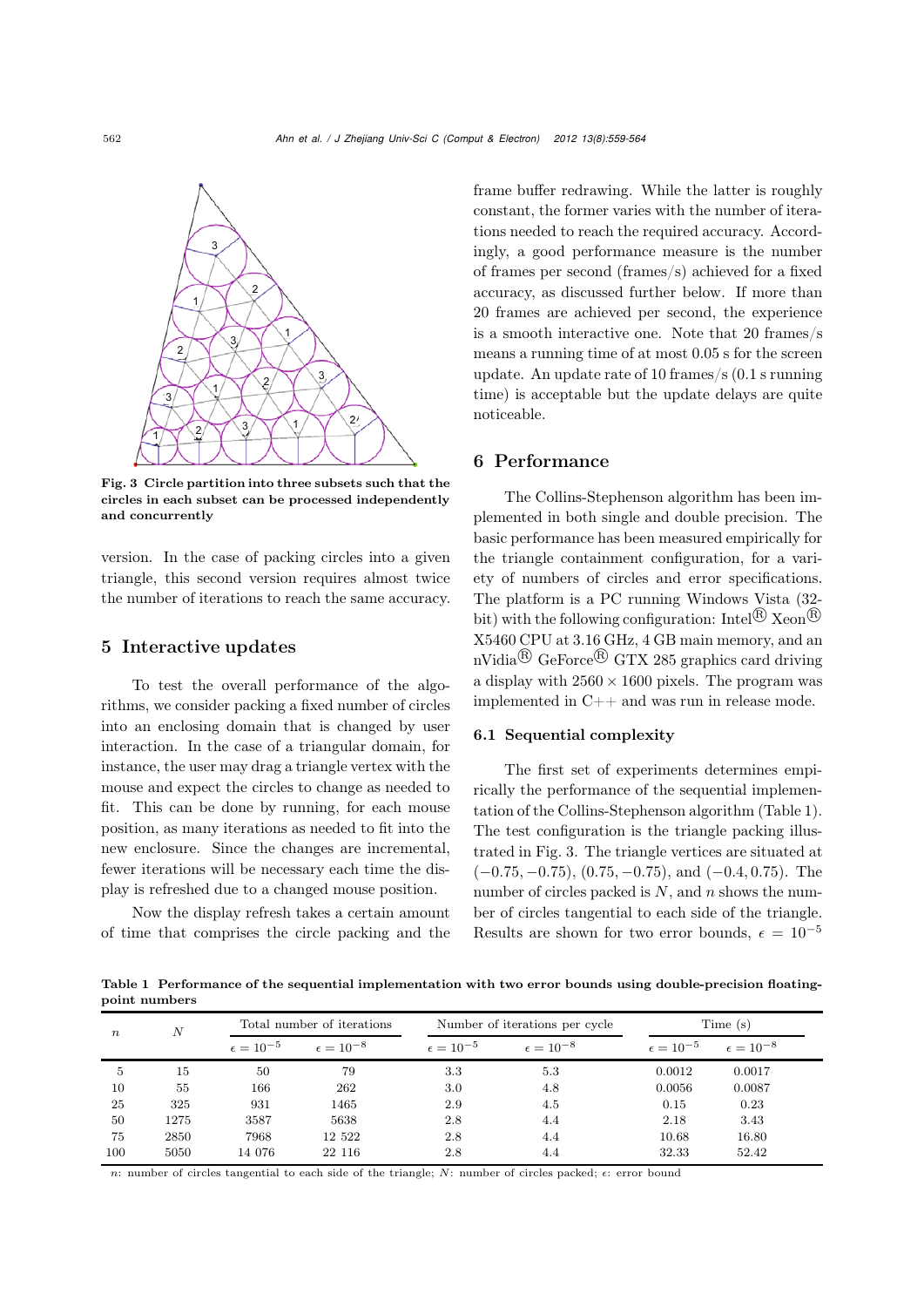and  $\epsilon = 10^{-8}$ . To achieve such accuracy for moderately large graphs  $K$ , the implementation has to use double precision.

Empirically, after fixing the accuracy to be achieved, the algorithm complexity is quadratic in the number of circles packed: for larger  $N$ , the algorithm complexity, measured by the number of iterations, is linear in the number of circles packed, requiring close to 3 iterations per circle for  $\epsilon = 10^{-5}$ and 4.4 iterations per circle for the tighter error bound. Each iteration is linear in the number of circles, since each circle radius is adjusted once in each iteration and each circle has at most six adjacent circles. Moreover, the observed running time, divided by  $N$ , grows linearly with  $N$ .

#### 6.2 Parallel speedup

We implemented the parallel versions of the algorithm on the GPU. Since our GPU can compute only single-precision floating-point numbers, a fair comparison requires timing a single-precision sequential implementation to establish a reference speed. Accordingly, we have measured the performance of a single-precision, sequential implementation using an error of  $10^{-3}$  and compared it to the simple GPU implementation where all angle sums are computed in an iteration before radius adjustments are calculated (Parallel 2 version). We have also implemented the Parallel 1 version in which three or four independent subsets of circles are processed in parallel.

The results are shown in Table 2. Even though the required number of iterations for the Parallel 2 version is roughly twice the needed number of iterations for the sequential implementation, the GPU performance excels for larger problem sizes. In fact, for  $n = 100$  ( $N = 5050$ ), using an error bound of  $10^{-2}$ , the parallel GPU implementation is faster by a factor of almost 45 (Parallel 1). The break-even problem size is  $n = 91$ . The timing of the parallel computations shows separately the time spent by the GPU, as kernel time, in addition to the overall time which includes the CPU-GPU communication.

How large a problem can be solved with an acceptable interactive performance? We can estimate the number of frames per second by linear interpolation of the total running time in Table 2. For the accuracy of 10−<sup>3</sup> and 20 frames/s the sequential implementation can pack about 220 circles, whereas the parallel versions 1 and 2 can pack about 280 and 430 circles, respectively. For 10 frames/s, with the same accuracy, the number of circles packed is approximately 300 for the sequential version, 1060 for Parallel 1, and 985 for Parallel 2.

#### 7 Summary and conclusions

In this note we present an algorithm for packing circles into a triangle. Our algorithm is based on the Collins-Stephenson algorithm (Collins and Stephenson, 2003) and it treats the sides of the triangle as circles of infinite radius. We also develop two suitable algorithms for parallel computation and measure their performance. Implementing the parallel versions on the GPU results in significant speedup over the sequential version.

Although Collins and Stephenson (2003) asserted that the sequence of radius updates in an iteration makes little difference, we find that posting

Table 2 Performance of the sequential implementation using single-precision floating-point numbers and comparison with two parallel implementations

| $\boldsymbol{n}$ | N      | Number of<br>iterations <sup>*</sup> | $Time^*$<br>$(\mathrm{s})$ | Kernel<br>time <sup><math>\dagger</math></sup> (s) | Total<br>time <sup><math>\dagger</math></sup> (s) | $S$ peed up <sup><math>\uparrow</math></sup> | Number of<br>iterations | Kernel<br>time $\circ$ (s) | Total<br>time $\circ$ (s) | $Speedup^{\diamond}$ |
|------------------|--------|--------------------------------------|----------------------------|----------------------------------------------------|---------------------------------------------------|----------------------------------------------|-------------------------|----------------------------|---------------------------|----------------------|
| 20               | 210    | 374                                  | 0.043                      | 0.043                                              | 0.046                                             | 0.9                                          | 660                     | 0.022                      | 0.025                     | 1.7                  |
| 30               | 465    | 817                                  | 0.204                      | 0.056                                              | 0.060                                             | 3.4                                          | 1455                    | 0.050                      | 0.054                     | 3.8                  |
| 40               | 820    | 1437                                 | 0.621                      | 0.067                                              | 0.070                                             | 8.9                                          | 2571                    | 0.084                      | 0.089                     | 7.0                  |
| 50               | 1275   | 2237                                 | 1.490                      | 0.122                                              | 0.127                                             | 11.7                                         | 4052                    | 0.128                      | 0.134                     | 11.1                 |
| 60               | 1830   | 3323                                 | 3.149                      | 0.159                                              | 0.164                                             | 19.2                                         | 6055                    | 0.195                      | 0.200                     | 15.7                 |
| 70               | 2485   | 4844                                 | 6.204                      | 0.258                                              | 0.268                                             | 23.1                                         | 9977                    | 0.324                      | 0.330                     | 18.8                 |
| 100              | 5050   | 6037                                 | 15.93                      |                                                    | 0.363                                             | 43.9                                         | 10 409                  |                            | 0.355                     | 44.9                 |
| 200              | 20 100 | 26 335                               | 279.43                     |                                                    | 4.855                                             | 57.6                                         | 46 900                  |                            | 3.622                     | 77.1                 |

An error bound of  $10^{-2}$  is used when  $n = 100$  and 200, and  $10^{-3}$  otherwise. Note that for the Parallel 2 version a larger number of parallel iterations is needed to achieve the same tolerance. ∗ Sequential implementation; † Parallel 1; Parallel 2